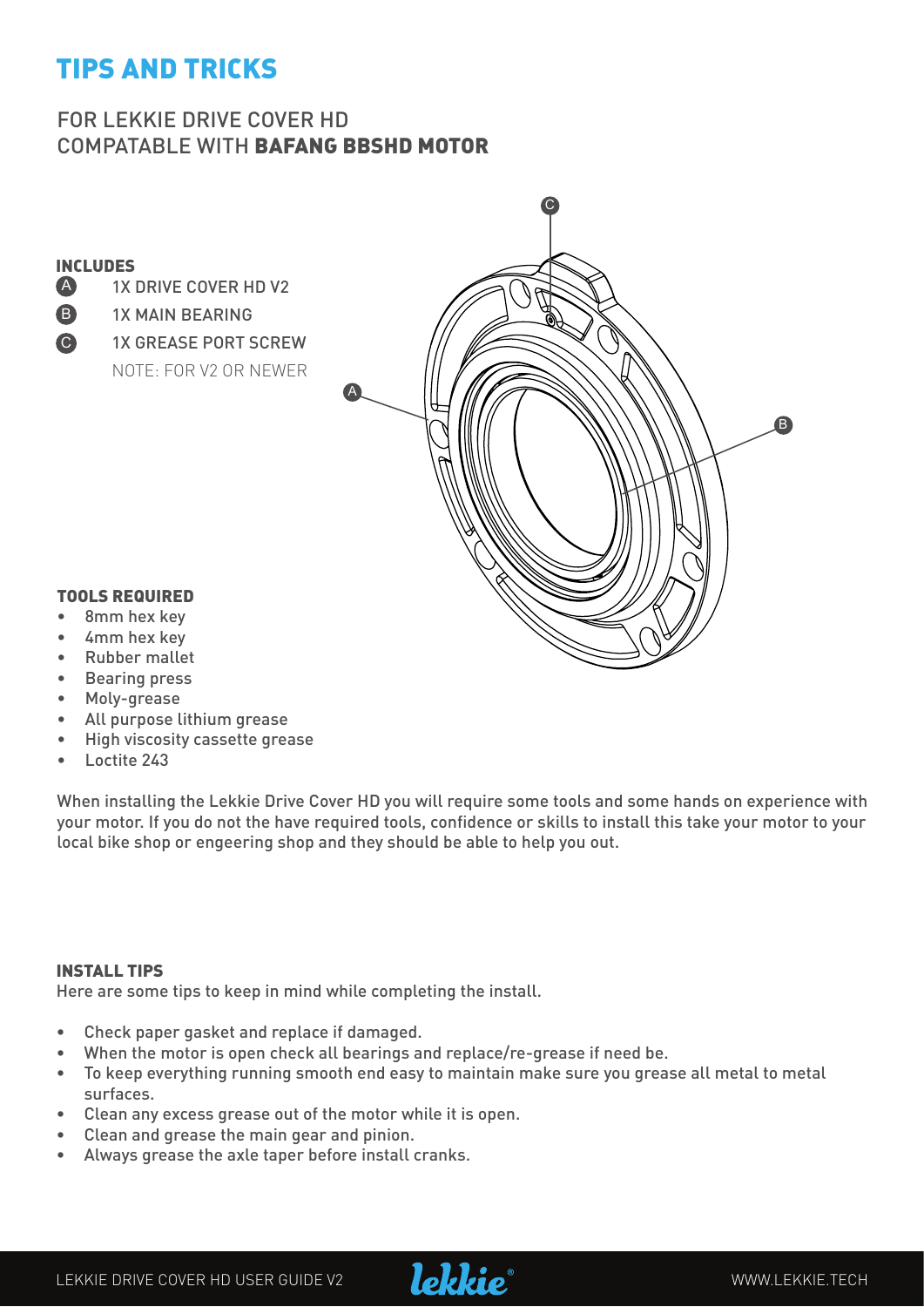### **DISASSEMBLY**

Before you can install the Lekkie Drive Cover HD you need to remove the stock Bafang cover and bearing. This also gives you the opportunity to check your drive gear, pinion and bearings and replace any parts as needed.



1. Using a 4mm hex unscrew the 6 screws holding on the stock cover and remove.



2. Tap the axle from left side of motor, loosening the drive assmebly and remove assembly.



#### 3. Holding the stock drive cover, gently tap the axle from the drive side and pull out the axle assembly.

Note: This will remove the whole axle assembly so be careful not to lose any parts.



4. Screw 3 M4 screws into the back side of the drive gear until they are touching the bearing. Start turning one screw one turn, then the next screw once, then turn the next screw one turn, then the next. Repeat untill the gear is removed.



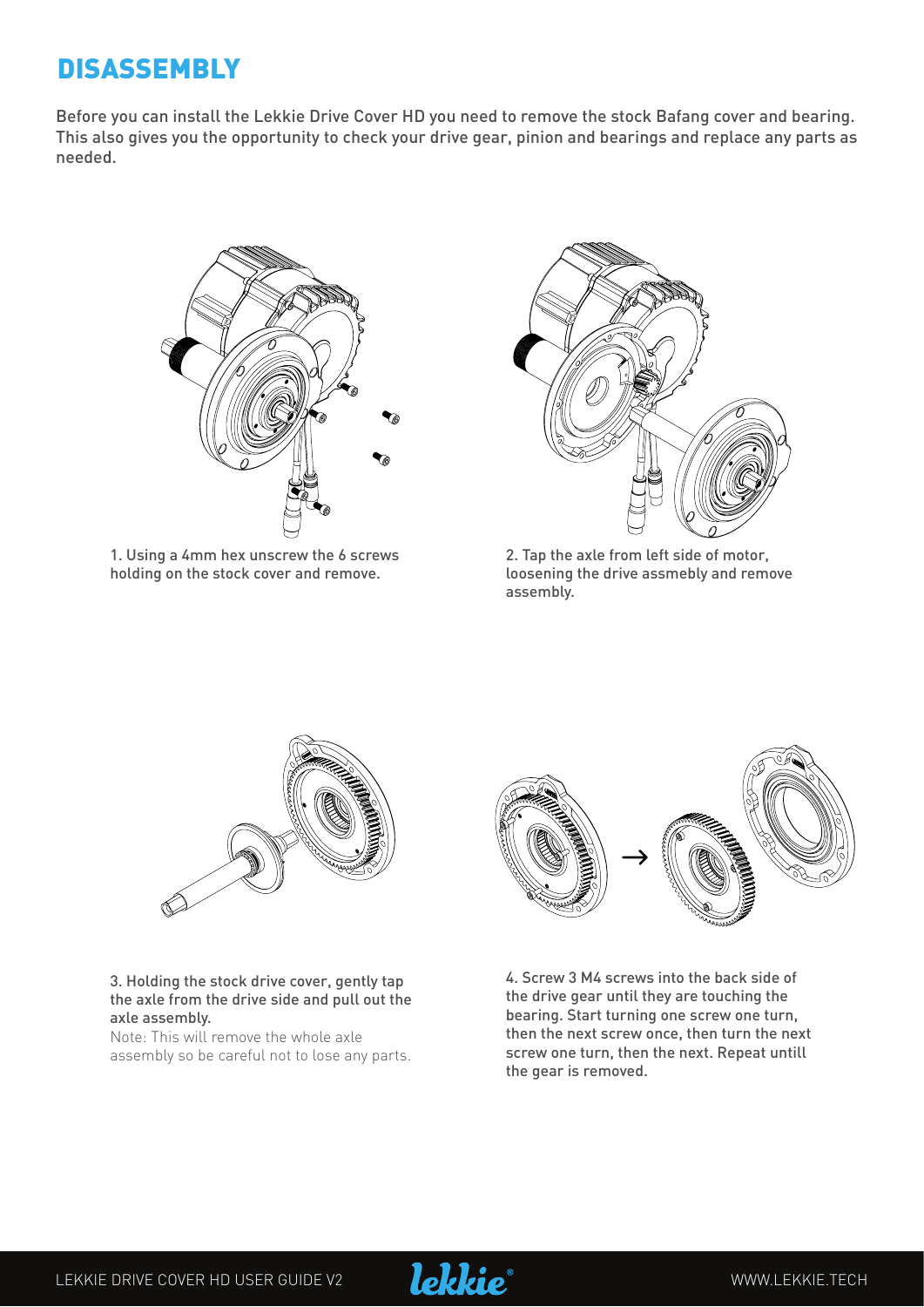## MOTOR MODIFICATION

Only required if you are installing a Bling Ring 40T without a spacer. You must complete the motor modification steps or your Bling Ring 40T will hit your motor and damage the Bling Ring. This modification will require you to file a small amount of material off your motor. If completed correctly the performance and durablitly of the motor will not be effected. If you are not comfortable doing this you will just need to use your the supplied spacer to clear the motor.



1. Place the Lekkie Drive Cover HD on the motor and trace pinion cover edge.



2. Remove the Lekkie Drive Cover HD. Note the scribbed in mark showing what you will be removing.



3. Using a file, carefully remove material to the scibbed in line making it the same shape as the Lekkie Drive Cover HD. You may also need to trim the paper gasket.

Note: We suggest covering the pinion and inside of the motor so that the metal filings do not make it into the motor.



4. Place the Lekkie Drive Cover HD on the motor and check the shape. Repeat perovious steps if more material removal is required.

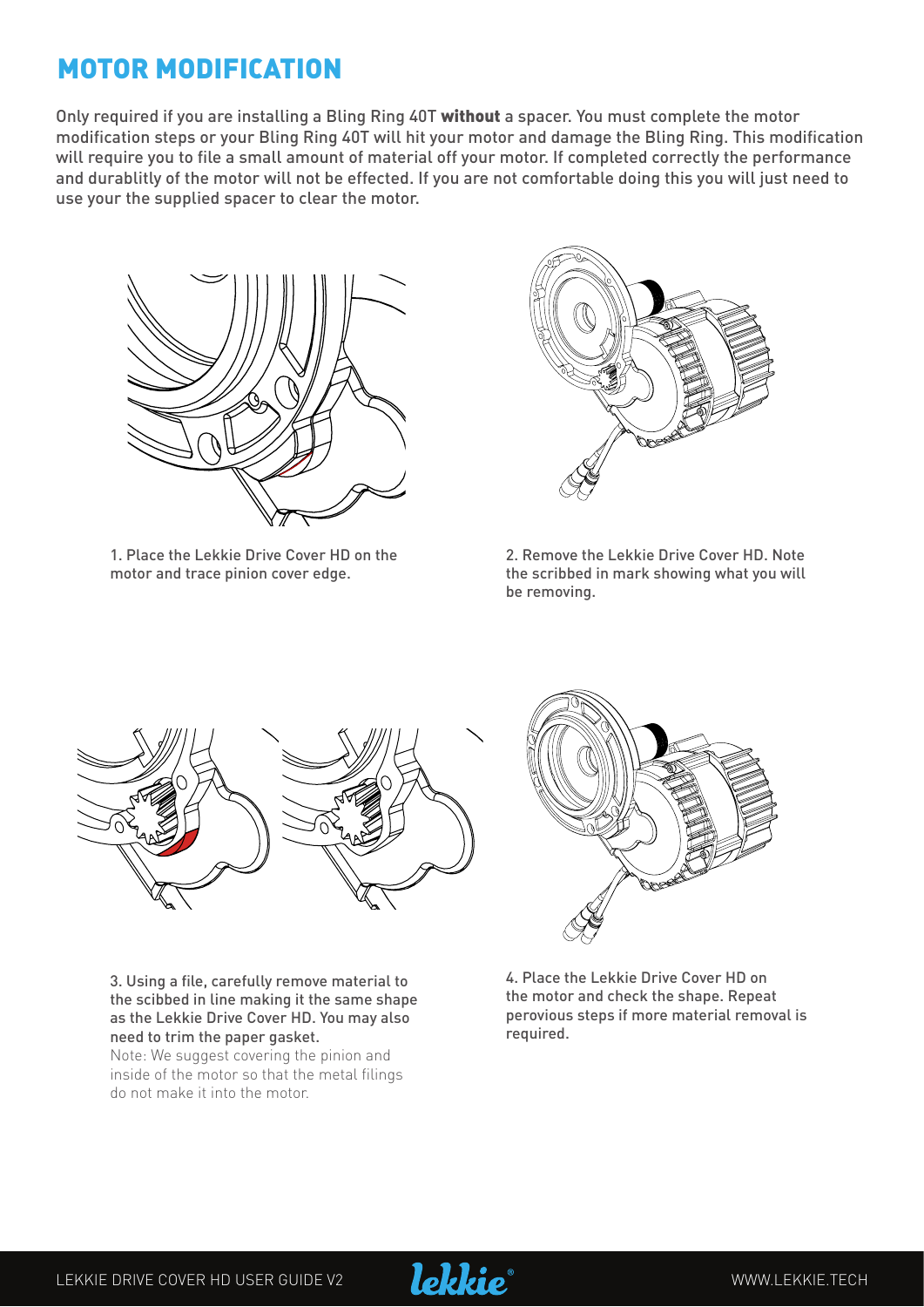# ASSEMBLY

Re-assembly is easy and painless. When re-assembling the motor make sure you grease all metal on metal parts. Do not force any parts and if you are unsure, stop the assembly and contact us.





1. Press the main drive gear into the new bearing in the Lekkie Drive Cover HD. Note: Grease the inner edge of the bearing.

#### 2. Insert the clutch assembly into the drive gear, making sure the pawls are engaging the correct way.

Note: You can lubricate the clutch with a light coating of a high viscosity grease used to maintain cassette



3. Slide the remaining axle assembly in. Note: Grease all touching surfaces to make maintanance easy.



4. Install paper gasket then slide the new drive assembly in. Clean, apply Loctite 243, and install the 6 M4 drive cover bolts. Tighten to 6Nm.

Note: Replace gasket if damaged.